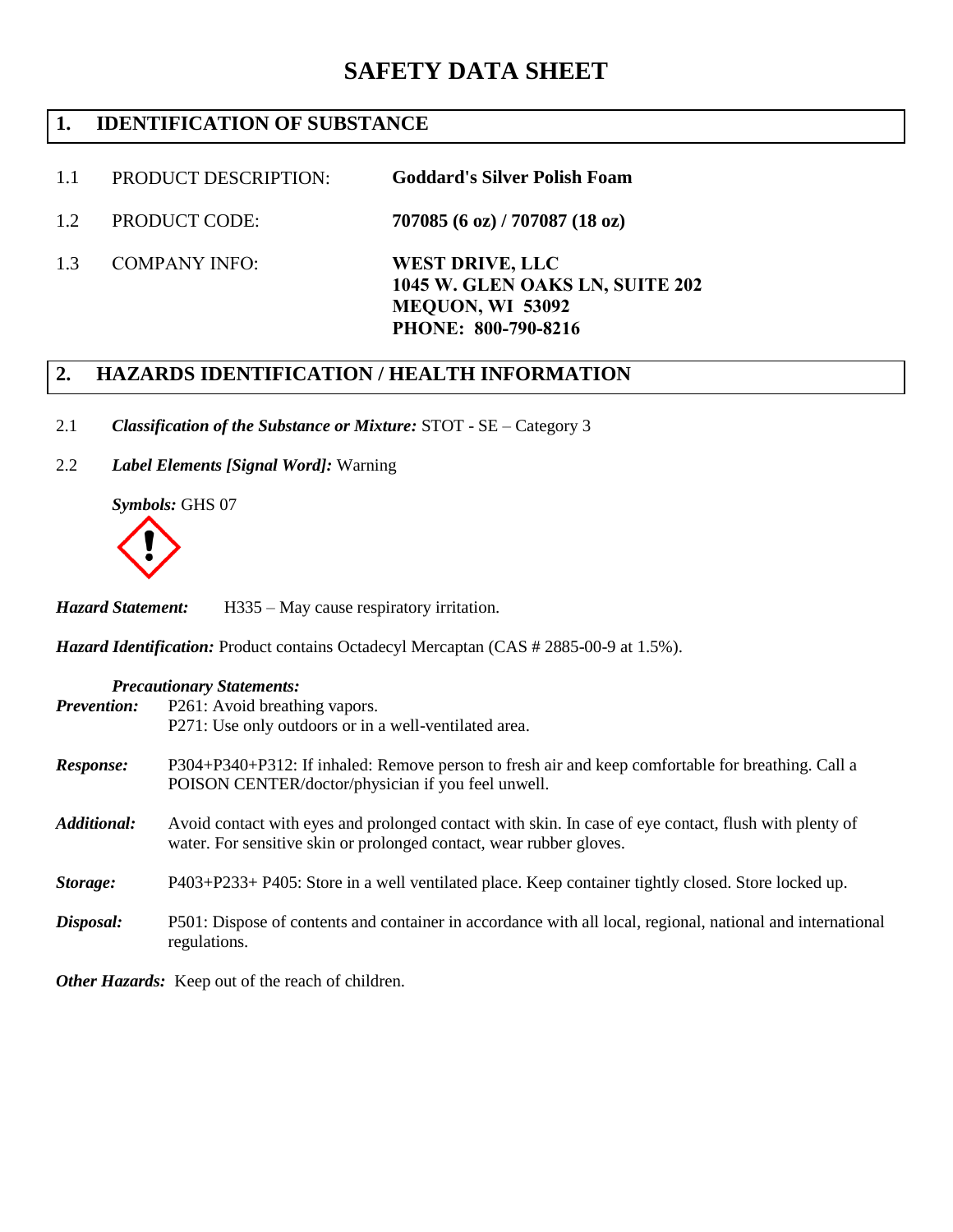# **3. COMPOSITION AND INFORMATION ON INGREDIENTS**

| Hazardous components within the<br>meaning Of EEC directive 67/548 and<br>corresponding classification | $CAS \#$      | Concentration | Hazard<br><b>Classifications</b><br>EC1272/2008 | Hazard<br>Code   |
|--------------------------------------------------------------------------------------------------------|---------------|---------------|-------------------------------------------------|------------------|
| <b>ISOPROPANOL</b>                                                                                     | $67 - 63 - 0$ | 1.6%          | Flam. Liq. 2                                    | H <sub>225</sub> |
|                                                                                                        |               |               | Eye Irrit. 2                                    | H319             |
|                                                                                                        |               |               | STOT SE <sub>3</sub>                            | H336             |
| OCTADECYL MERCAPTAN                                                                                    | 2885-00-9     | 1.4%          | Skin Corr./Irr. 2                               | H335             |
|                                                                                                        |               |               | Eye Dam./Irr. 2                                 |                  |
|                                                                                                        |               |               | STOT SE (Resp.) 3                               |                  |
| NON-HAZARDOUS                                                                                          |               | 97.0%         |                                                 |                  |
| <b>COMPOSITION</b>                                                                                     |               |               |                                                 |                  |

**NOTE: These EC1272/2008 classifications are for the neat raw materials cited, not for the finished good. Please see Section 2 Hazards Identification for classification on/for the finished good.**

# **4. FIRST AID MEASURES**

- 4.1 *Inhalation:* If difficulty or discomfort in breathing is experienced, remove to fresh air.
- 4.2 *Ingestion:* Contact a physician or obtain medical treatment. Water may be consumed to dilute.
- 4.3 *Skin Contact:* If irritated, remove any contaminated clothing. Wash contacted skin with water or soap and water thoroughly.
- 4.4 *Eye Contact:* Flush with water for 15 minutes. If irritation persists get medical attention.

# **5. FIRE FIGHTING MEASURES**

- 5.1 *Extinguishing Agents:* Foam, CO2, Dry Chemical, Sand or Earth
- 5.2 *Fire-Fighting Equipment:* Self-contained breathing apparatus with full face-piece is recommended.
- 5.3 *Advice:* Normal fire fighting methods can be used for extinguishing purposes.
- 5.3 *Unusual Fire Hazards:* Container may melt and leak in heat of fire.

# **6. ACCIDENTAL RELEASE MEASURES**

6.1 *Clean-Up Method:* Use clay or other inert material sand or vermiculite to absorb, if needed. Rinse area afterwards with copious amounts of soap and water. Do not release into sewers or waterways. Damp mop contacted surfaces for any residue.

# **7. HANDLING AND STORAGE**

- 7.1 *Handling:*Avoid contact with eyes. Do not ingest or inhale. Good hygiene practices should be followed when handling this material. Wash thoroughly after handling.
- 7.2 *Storage:* Keep container tightly closed and in a cool, well ventilated area. Keep product from excessive heat.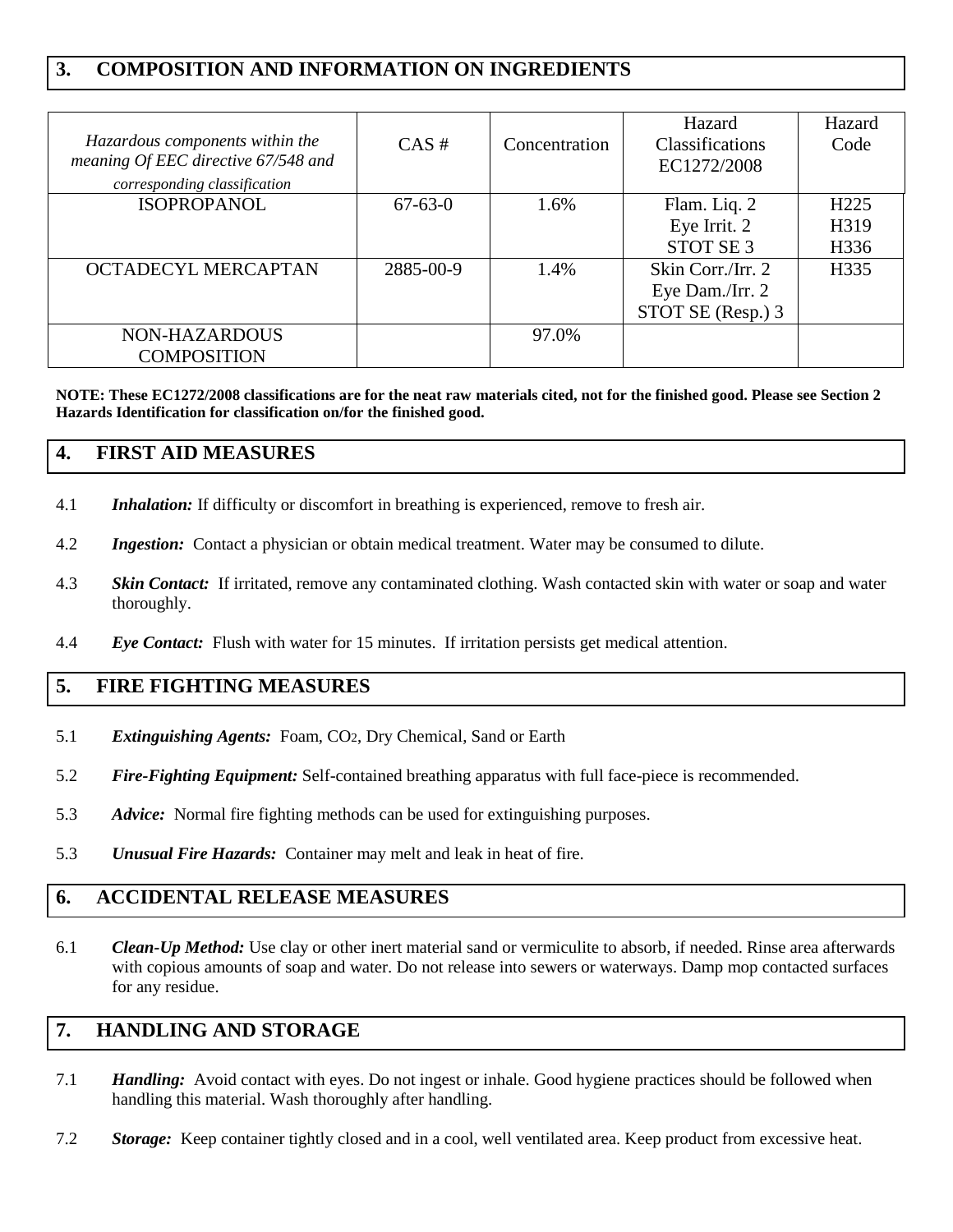# **8. EXPOSURES STANDARDS AND PERSONAL PROTECTION**

- 8.1 *Respiratory Protection:* None required with normal use. If concerned, use only in a well ventilated area.
- 8.2 *Skin Protection:* If sensitive, use nitrile/rubber gloves to minimize contact.
- 8.3 *Eye Protection:* Do not get product in eyes. Use safety glasses/goggles if contact is a concern.
- 8.4 *Other:* Follow good hygiene practice. Remove and wash any clothing that was contacted with product before rewearing.

#### **9. PHYSICAL AND CHEMICAL PROPERTIES**

Appearance dark, reddish-brown, paste Odor: slight sulfur, chemical odor Specific Gravity  $(H20 = 1)$ : 1.1  $pH:$   $\sim 8.0$ Solubility in water: Soluble Solubility in oil: Insoluble Flash Point:  $>200F$ 

### **10. STABILITY AND REACTIVITY**

- 10.1 *Chemical Stability:* Stable.
- 10.2 *Hazardous Polymerization:* Will not occur.
- 10.3 *Conditions and Materials to Avoid:* Avoid all ignitions sources.
- 10.4 *Hazardous Decomposition Products:* None known. However, contact with strong oxidizers and/or acids may generate gas.

# **11. TOXICOLOGICAL INFORMATION**

- 11.1 *Toxicity for Ingestion:* If swallowed, call a Poison Center/Doctor/Physician if you feel unwell.
- 11.2 *Mutagenicity:* No information available.
- 11.3 *Teratogenicity:* No information available.
- 11.4 *Neurotoxicity***:** No information available.
- 11.5 *Subacute Dermal Toxicity:* No information available.

#### **12. ECOLOGICAL INFORMATION**

- 12.1 Adopt good working practices so that the product is not released into the environment.
- 12.2 Aquatic Toxicity: No information available. Do not release product into waterways.
- 12.3 Terrestrial Toxicity: No information available. Handle product responsibly.